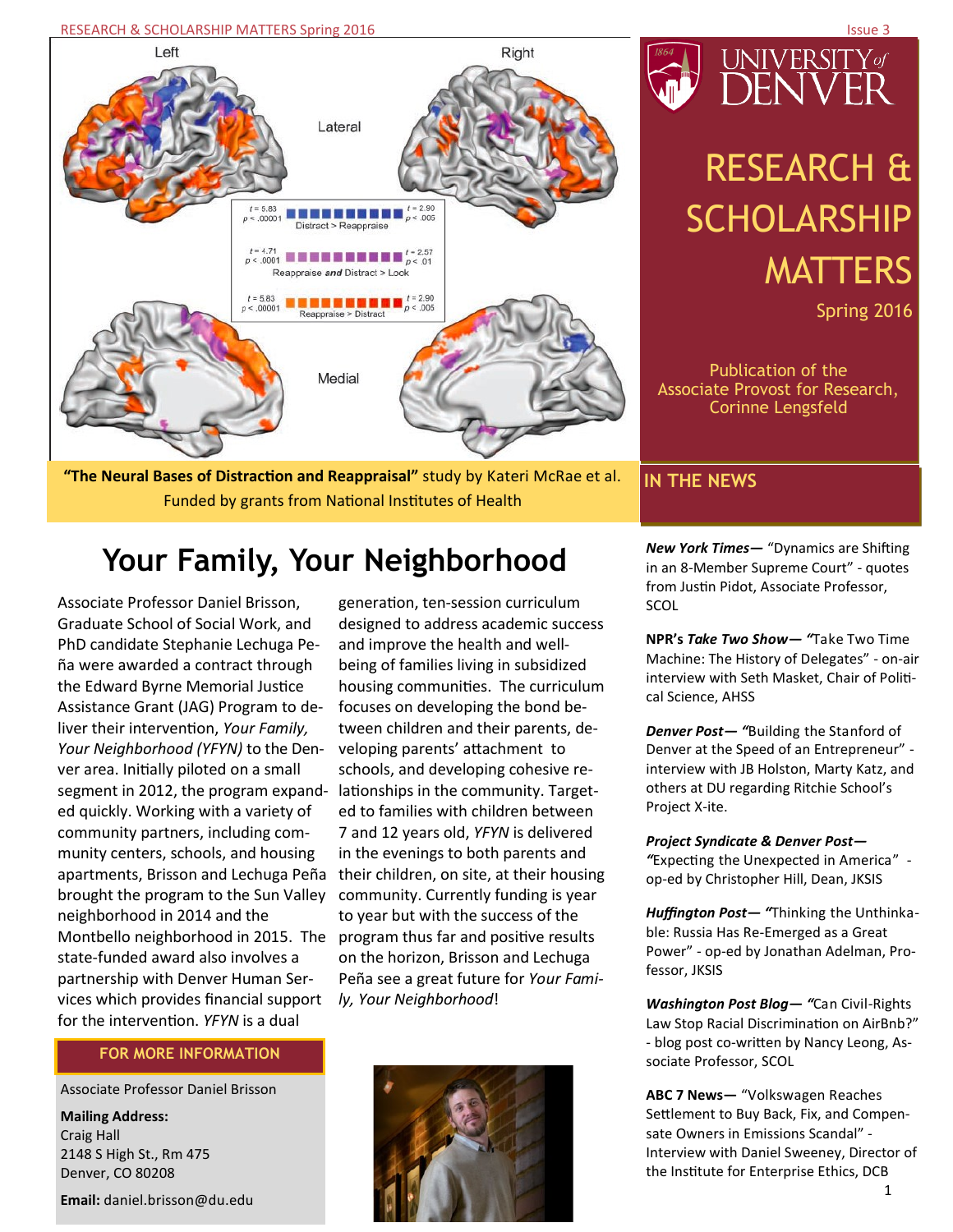# **Can Civilians Curb Violence in Conflict?**

With the support of the Carnegie Corporation, researchers at the Sié Center have put together an international team of scholars, including Deborah Avant, Erica Chenoweth, Rachel Epstein, Cullen Hendrix, Oliver Kaplan, and Tim Sisk, to investigate how the non-violent actions by civil resistance and other local groups, international and local non-governmental organizations (NGOs), multi-national and local companies, churches, labor unions, and international organizations affect the degree of violence in conflicts. The research both notes the importance of this range of different participants as policymakers, of sorts, in conflict and engages with this broader array of policymakers in the conduct of this research. To illustrate the logic, consider the crisis in Ukraine, often thought of as a conflict between the governments of Russia and Ukraine, yet many others significantly impact the conflict's trajectory. Civil society groups used nonviolent resistance to pressure President Yanukovych to leave in the first place. International organizations deployed observer missions and helped negotiate an agreement between Russia and Ukraine. Though armed militias have continued the violence, community activists in several parts of eastern Ukraine have taken them on – through peaceful protest (in Donetsk) or in consortium with others. In Mariupol, for instance, steel workers from the company Metinvest joined with community activists and local police to patrol the city, remove barricades, and restore order. The Sié Center team scoured the relevant literatures and spoke with countless policymakers in and outside of government to generate a set of propositions about

# **FOR MORE INFORMATION**

Professor Deborah Avant Sié Center, 2201 S. Gaylord St., Room 1155, Denver, CO 80208 **Email:** Deborah.Avant@du.edu http://www.du.edu/korbel/sie/people/index.html

how we might expect these non-violent actions by non-state actors to affect violence. The team is collecting information on incidents of nonviolent tactics these non-state actors used during armed conflicts in Africa from 1990 – 2014. And has commissioned (among Sie faculty and experts from around the world) case studies looking at particular actors and strategies in Afghanistan, Bosnia, Colombia, India, Syria, Kenya, Mexico, Northern Ireland, Peru, Rwanda, South Africa, and the Basque Region of Spain.

# **Fluorescence from the Lab to the Clouds**

Can an iPhone be used as a spectrometer to detect micron-sized particles out in the field? Assistant professor Alex Huffman and his team, including his father who is an emeritus professor of physics from the University of Arizona, produced a first prototype version of their new spectrometer that uses an iPhone as the detector to provide fluorescence spectra of individual particles collected onto a slide. They want to use this device to help understand how biological particles in the atmosphere, like pollen, fungal spore, and bacteria, impact environmental processes like ice cloud formation and precipitation. Working in the field with very expensive, single-particle fluorescence instruments to analyze the spectroscopic properties of individual micron-sized particles, Huffman's team determines whether a particle is biological or not and links that information to ice nucleation properties. Getting similar information at <1% of the cost would make a big difference. A graduate student in his group recently took the prototype sensor and collected samples on the island of Cyprus, and soon they will also compare their results to a top-of-the-line, continuous sampling instrument flown on a NOAA plane this summer. This is exciting progress on the road to developing a more portable and inexpensive spectrometer for airborne bioparticles to be used for research purposes by academics and citizen scientists, and possibly also as a home health sensor for certain allergens such as grass pollen and mold spores. Using a multidisciplinary approach to investigate questions about the chemistry and biology of the atmosphere, Huffman's team in the Department of Chemistry and Biochemistry develop and characterize instrumentation to answer atmospheric ques-

tions about biological aerosols and also work toward understanding how certain atmospheric reactions may influence how these particles become more allergenic. In addition to many on-going lab projects, students in the group have conducted studies at locations surrounding the globe, as close as pine forests in Colorado and as far away as Paris, Reunion, Cyprus, Barbados, and Vancouver Island. Understanding the make-up of the clouds around the earth will contribute to a greater understanding of climate and the atmosphere, and using a smart phone as a spectrometer will make the job much more mobile!

## **FOR MORE INFORMATION**

Assistant Professor Alex Huffman

**Mailing Address:** Seeley G. Mudd Building 2101 E Wesley Ave., Rm 180 Denver, CO 80208

**Email:** alex.huffman@du.edu

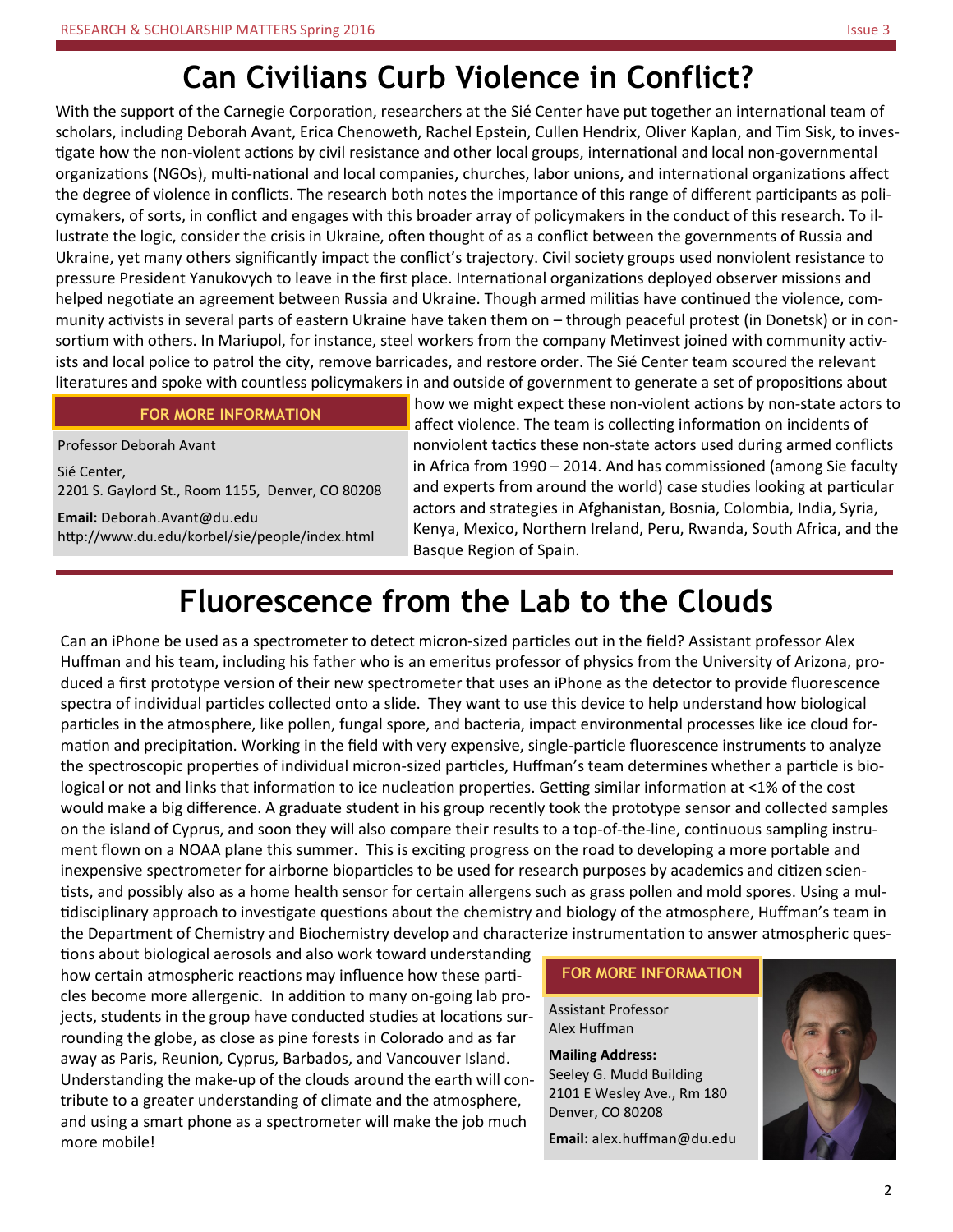In collaboration with nine university and community partners, associate professor (MCE), Jesse Owen and his research team, are creating a systematic training program to help therapists understand the importance of multicultural orientation in psychotherapy. With plans to increase the partnerships to include up to 50 universities, the research team hopes to significantly reduce the disparity in mental health treatment outcomes caused by a lack of multicultural orientation. Multicultural Orientation, an important component in the therapeutic relationship, is the therapist's ability to comprehend the cultural heritage of their client and work with client's culture in

# **FOR MORE INFORMATION**

Associate Professor Jesse Owen

**Mailing Addresss:**

Morgridge College of Education 1999 E Evans Ave., Denver, CO 80208

**Email:** jesse.owen@du.edu



therapy sessions. Owen's team identified three pillars of multicultural orientation: Cultural Humility, Cultural Opportunities (often missed), and Cultural Comfort, which has repeatedly and significantly been associated with several key psychotherapy processes and outcomes and is useful in explaining mental health disparities in the outcome of mental health treatments. Through their research, the team works to identify and uncover these disparities, explaining the dynamics of the disparities and creating a plan to compensate for the disparities through trainings and/or continuing education classes aimed at cultivating ways of being with clients. Traditionally, psychotherapy has ignored the role of culture in therapy. Professor Owen devotes much of his research to psychotherapy processes and outcomes for both individual and couple therapy while also teaching and leading the Counseling Psychology Department as department chair and is excited to be part of such a large collaboration!

# **Banana Slugs Inspire!**

Eleni Sikelianos was honored to receive her second Literature Fellowship from the National Endowment for the Arts in poetry this past year. Eleni's previous NEA fellowship, received almost two decades ago, allowed her to complete and publish the book *Earliest Worlds.* With this fellowship Eleni is excited to turn her attention to a poetry manuscript that traces our structural heritage, evolutionarily speaking. The inspiration for this manuscript evolved from participation in an Artist Residency program in California in the summer of 2015 which combined art and science. There, Eleni went on several long hikes with a neuroscientist/ primatologist, observing salamanders, milk snakes, partially eaten rabbit corpses, and, most elaborately, mating banana slugs. A burst of a poem came out, a few pages portending a much longer project that engages the history of how humans came to be, and our debt to all the other animals and plants that invented structures and systems to adapt to this planet's environment. Trying to describe this intricate plant and animal world in human terms with scientific names is contrary to the feelings they amass and the wonderful challenge facing poets.

Part of poetry's job is to travel back and forth between the theoretical and the real, leaping into the impossible and possible both, in a kind of telemetry of the imagination. Poetry seems singularly suited to providing alternatives to our dominant narratives, dealing as it does in not only the daily but also in the dreaming, the wondrous, the muddled, and the inscrutable. Eleni would love to talk to any evolutionary biologists or scientists on campus who would like to converse with a poet. With the fellowship from NEA, recently supplemented by a PROF grant, Eleni looks forward to expressing this riveting relationship in poetry!

# **FOR MORE INFORMATION**

Professor Eleni Sikelianos

**Mailing Address:** Sturm Hall 2000 E Asbury Ave., Denver, CO 80208

**Email:** esikelia@du.edu

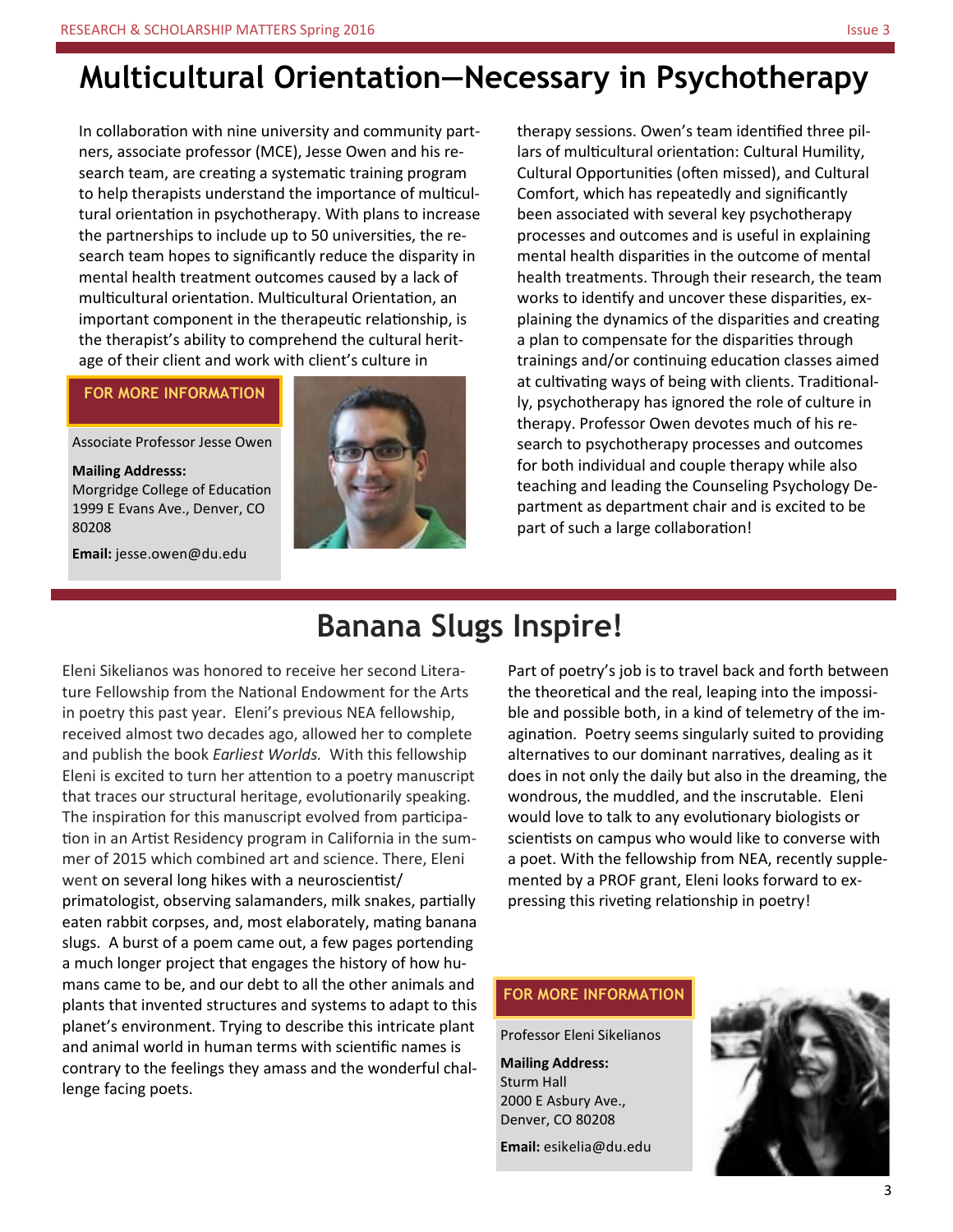# **Center for Out-of-Court Divorce Offers Positive Solutions for Families in Transition**

This past fall, the newly established Center for Out-of-Court Divorce – Denver (COCD) opened its doors to Denver-area families seeking a holistic way to separate, divorce, and establish new lives. The Center grew out of a research project by the Honoring Families Initiative at the Institute for the Advancement of the American Legal System (IAALS) and piloted by the University of Denver's Resource Center for Separating and Divorcing Families (RCSDF). The COCD was incorporated as an independent, non-profit organization governed by a Board of Directors with deep roots in the community and a shared commitment to the well-being of children. Its service model remains true to the RCSDF approach of helping parents reach fair, amicable, and cooperative solutions by offering counseling, co-parent coaching, financial education, budget planning, legal education, mediation, and legal document drafting. Couples may also choose to have their final court hearing at the Center. In balance with its goal of sustainability, reduced fee arrangements are available for families with a demonstrated financial need. The staff at the COCD are composed of an exceptional group of licensed mental health professionals and attorney mediators who work together as an interdisciplinary team. Moreover, the Center for Out-of-Court Divorce also serves as a training site for graduate students in social work, and law. IAALS will continue its evaluation of the COCD model to inform ongoing innovation and systems change efforts on the outcomes of the program and will soon publish its final research report on the RCSDF. The COCD is a prime example of how IAALS is more than a think tank, IAALS is a think "do" tank. Learn more at www.centerforoutofcourtdivorce.org.



# **FY15 Research Expenditures \$21,791,000**



Publications Graph (above)

DU out performs most US private universities (without medical schools) which have similar research expenditures and total number of tenure track faculty lines. This graph lists ten comparison universities. Institutions above zero are out performing DU in terms of the number of publications per tenure track faculty line, while those below zero under performed in 2014. The institutions are listed in order of US News and World Report rank with the institutions with the highest rank on the left progressing to the lowest rank on the right.